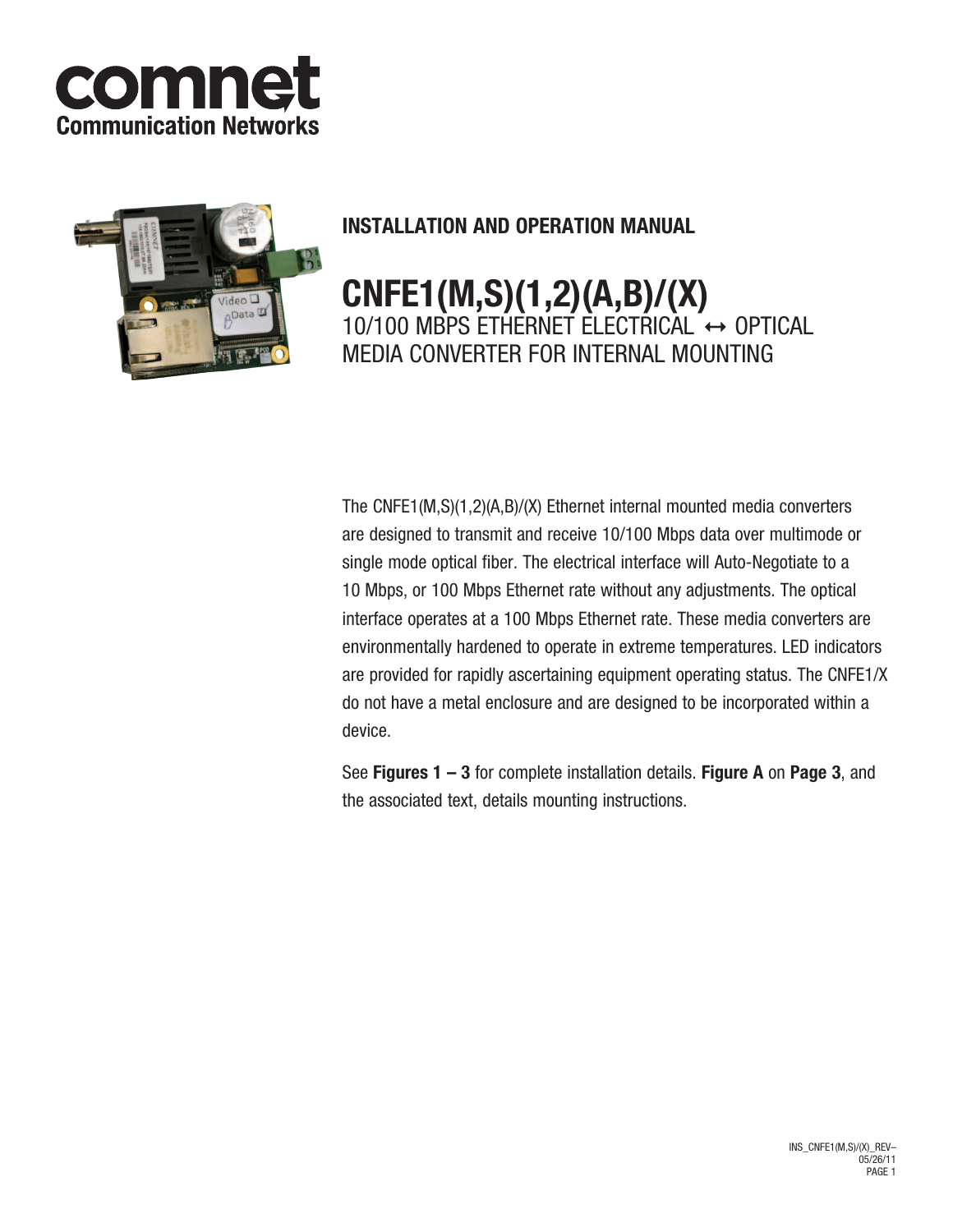### **FIGURE 1 – TOP VIEW - 1 FIBER FIGURE 2 – TOP VIEW - 2 FIBER**





### **FIGURE 3 – SIDE VIEW FIGURE 4 – POWER CONNECTIONS**





Power Supply: 22-27 VAC @ 100mA or 8-24 VDC @ 220 mA

OPTICS ARE SHOWN FOR BOARD ORIENTATION ONLY. ACTUAL OPTIC WILL VARY DEPENDING ON SPECIFIC PRODUCT ORDERED.